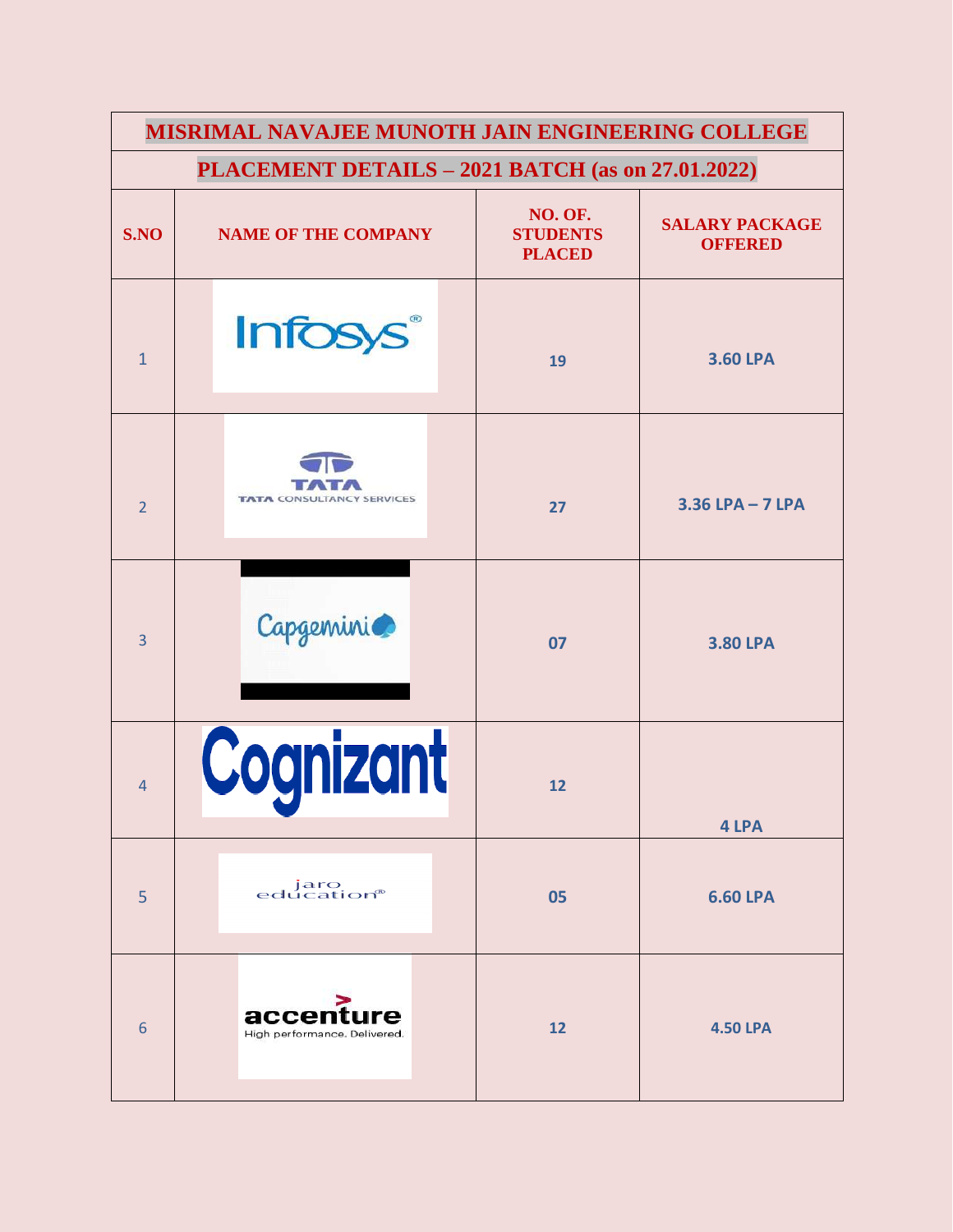| 7  | <b>ZOHO</b>                                                          | 04 | 3.96<br>$LPA -$<br>6.52<br><b>LPA</b> |
|----|----------------------------------------------------------------------|----|---------------------------------------|
| 8  | erium<br><b>SYSTEMS</b>                                              | 02 | 3.10<br><b>LPA</b>                    |
| 9  | <b>wipro</b>                                                         | 03 | 3.50<br><b>LPA</b>                    |
| 10 |                                                                      | 04 | 2.80<br><b>LPA</b>                    |
| 11 | SUTHERLAND                                                           | 52 | 1.80<br>$LPA -$<br>2.50<br><b>LPA</b> |
| 12 | <b>Valued</b><br><b>Epistemics</b><br><b>Making Knowledge Useful</b> | 03 | 4.20<br><b>LPA</b>                    |
| 13 | cntrayn                                                              | 07 | 2.16<br><b>LPA</b>                    |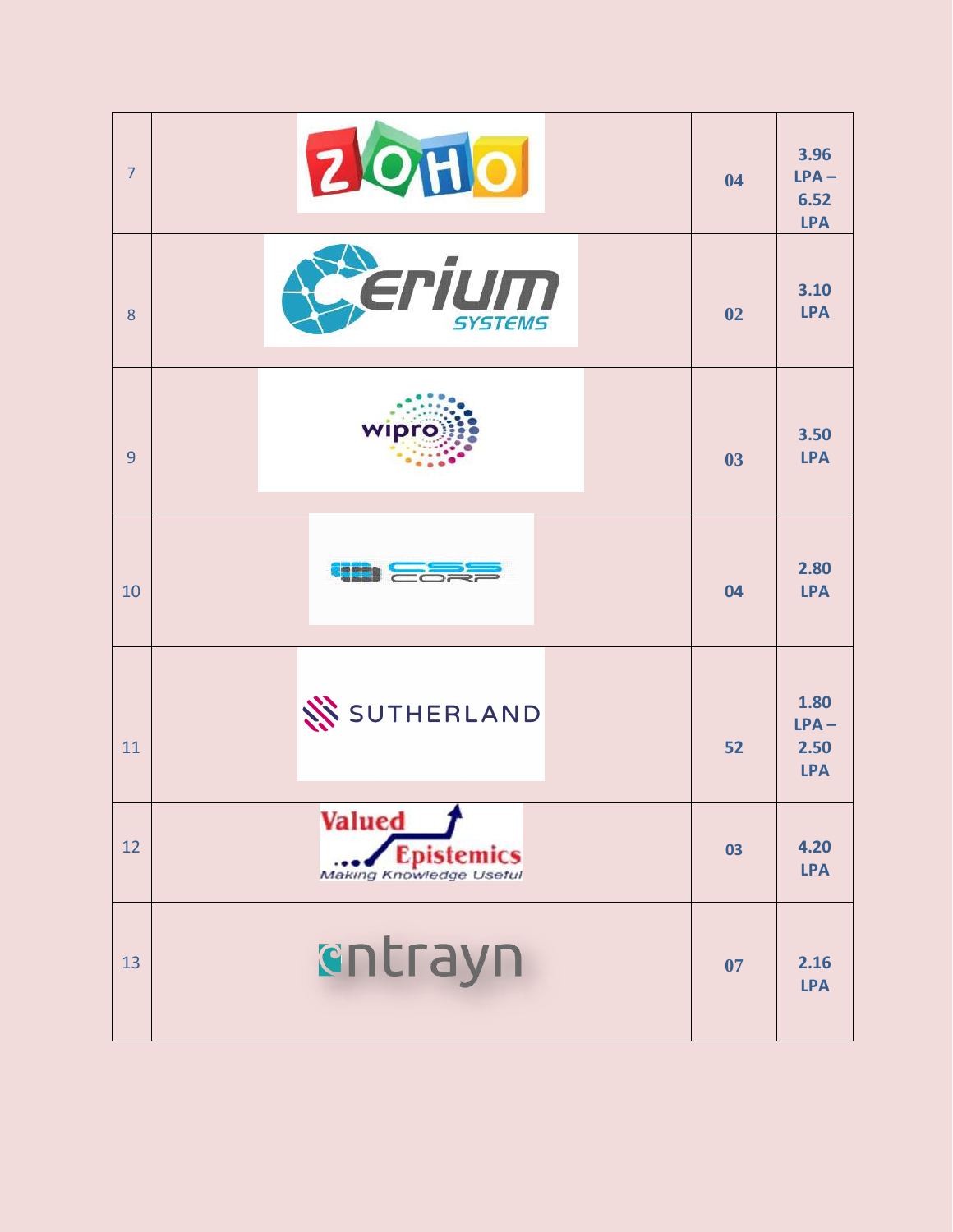| 14 | Intelligence to Decision Making                  | 03 | 4 LPA              |
|----|--------------------------------------------------|----|--------------------|
| 15 | DISYS                                            | 03 | 4.82<br><b>LPA</b> |
| 16 | bitcot<br>Solving Digital Challanges             | 05 | 2.53<br><b>LPA</b> |
| 17 | <b>DDYSSEY</b><br>Pyptic by intent               | 01 | 3.50<br><b>LPA</b> |
| 18 | <b>The Second Second Second</b><br><b>TRIEMP</b> | 49 | 2.64<br><b>LPA</b> |
| 19 | AdminDroid                                       | 03 | 4.20<br><b>LPA</b> |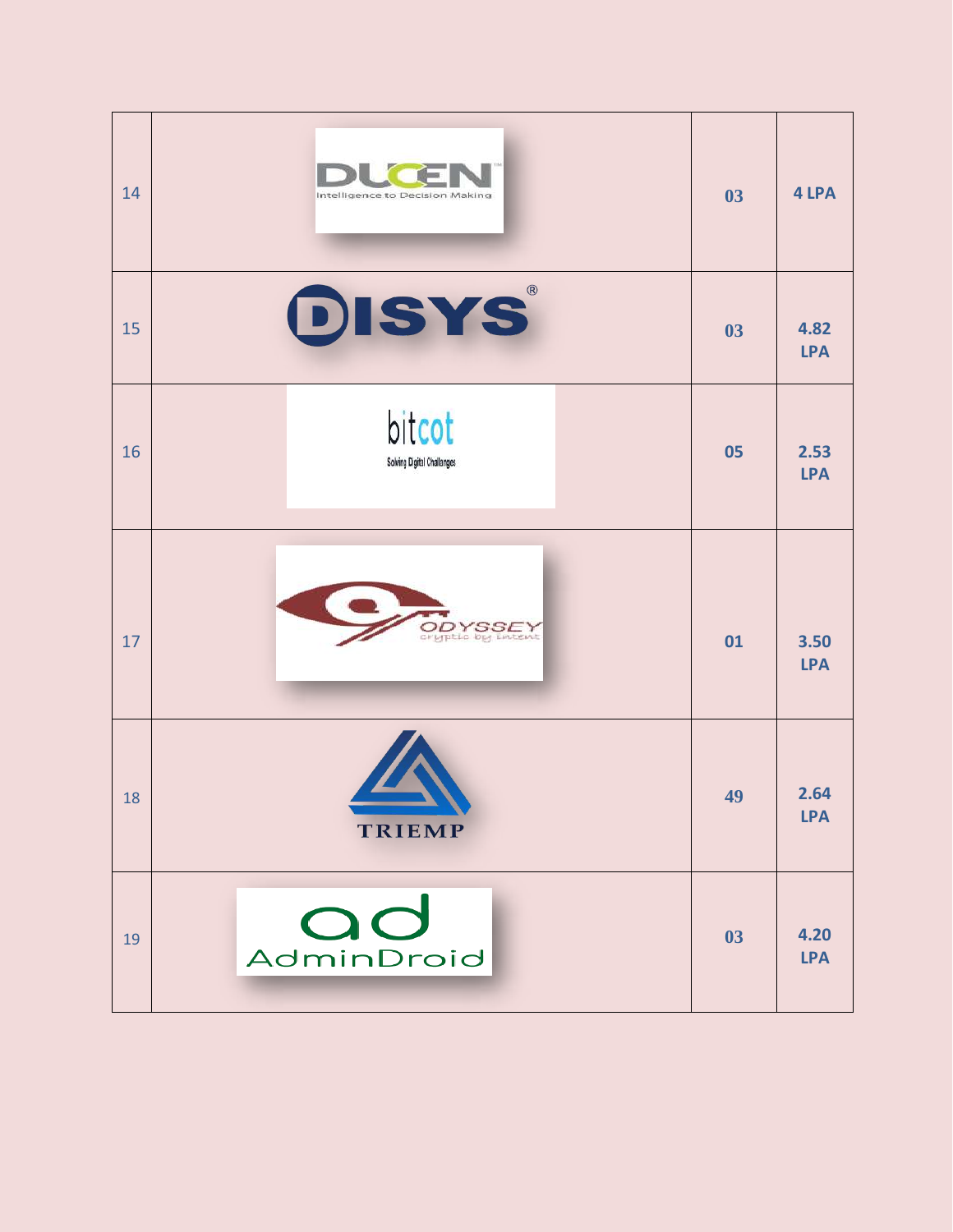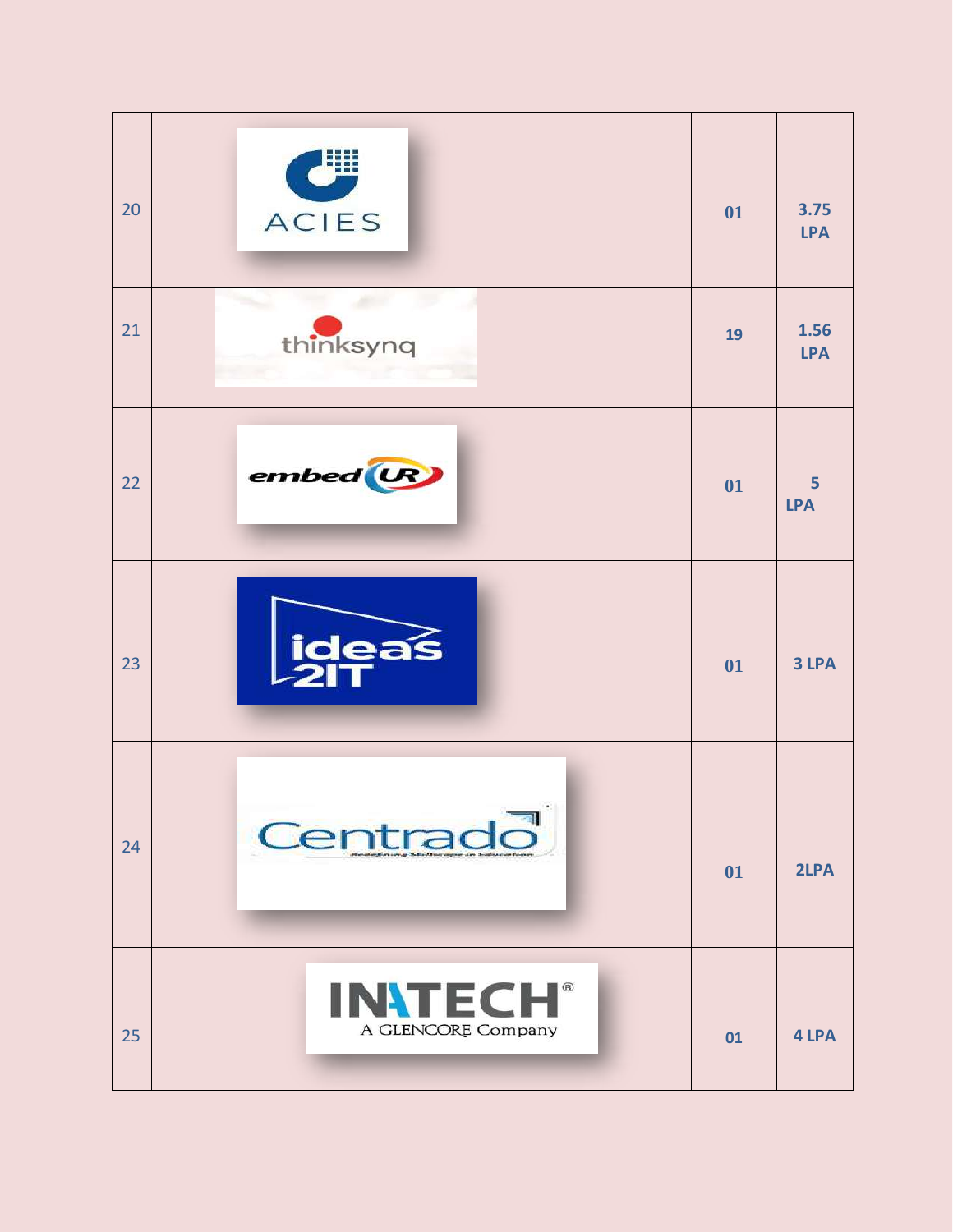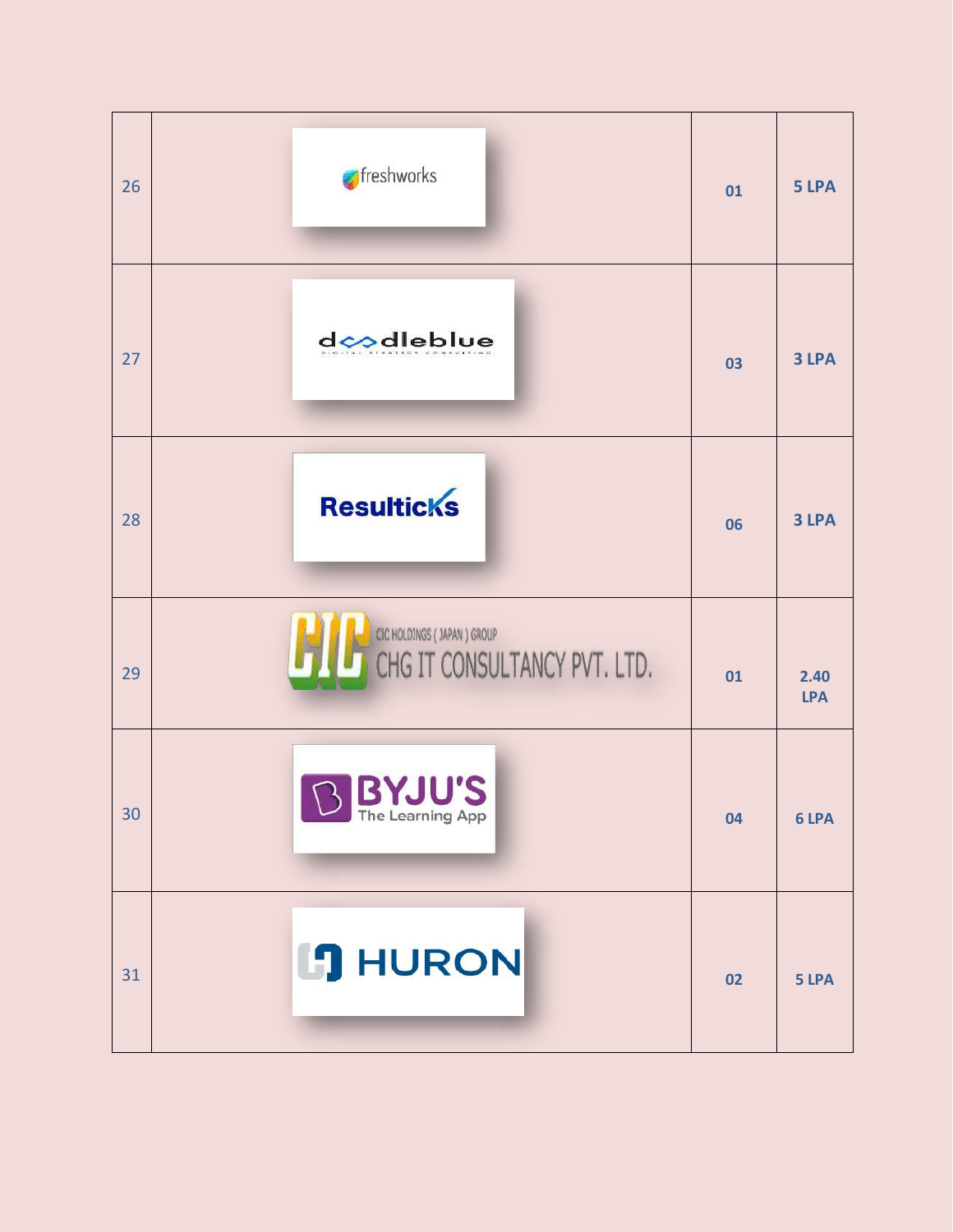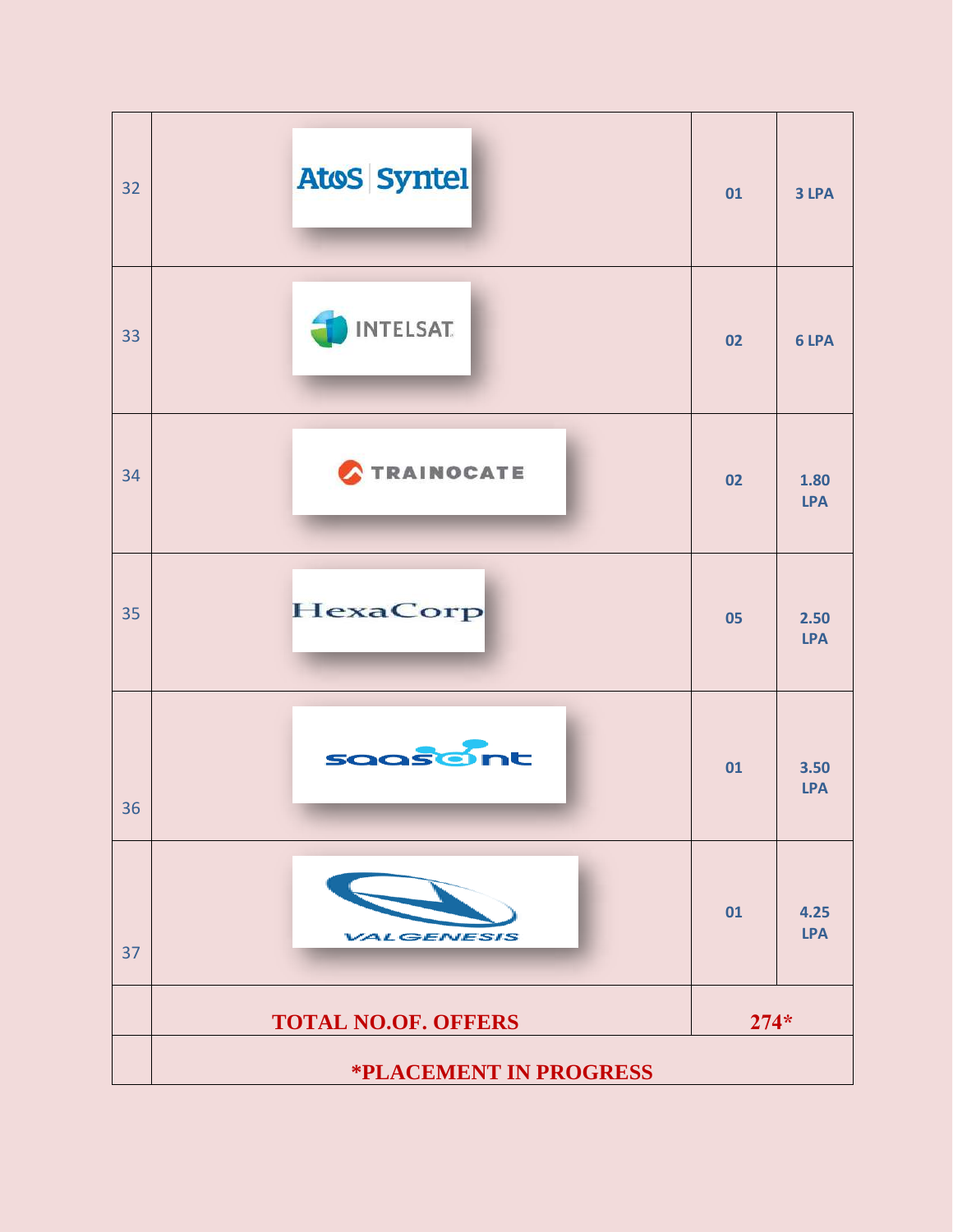## **MISRIMAL NAVAJEE MUNOTH JAIN ENGINEERING COLLEGE CHENNAI -97 PLACEMENT DETAILS (2017-2021 BATCH)**

| S.No           | <b>Name of the Student</b> | <b>Branch</b> | Company               | <b>CTC</b> |
|----------------|----------------------------|---------------|-----------------------|------------|
| 1              | Dinesh Kumar.M             | IT            | Huron                 | 5 LPA      |
| $\overline{2}$ | Fennista Vinnarasi         | IT            | Huron                 | 5 LPA      |
| $\overline{3}$ | Teerth Shah.K              | <b>ECE</b>    | <b>Byjus</b>          | 6 LPA      |
| $\overline{4}$ | Jordan Caleb Jeshurun.A    | <b>ECE</b>    | <b>Byjus</b>          | 6 LPA      |
| 5              | Venkatesh Balaji.J         | <b>MECH</b>   | <b>Byjus</b>          | 6 LPA      |
| 6              | Jainam Jain                | <b>CSE</b>    | <b>Byjus</b>          | 6 LPA      |
| $\overline{7}$ | Aryan Jain                 | <b>CSE</b>    | <b>CTS</b>            | 4 LPA      |
| 8              | Chethan.Y                  | <b>CSE</b>    | <b>CTS</b>            | 4 LPA      |
| 9              | Manuj Sharma               | <b>CSE</b>    | <b>CTS</b>            | 4 LPA      |
| 10             | Nidhi S.Kankaria           | <b>CSE</b>    | <b>CTS</b>            | 4 LPA      |
| 11             | Rajaghaneshan.P            | <b>CSE</b>    | <b>CTS</b>            | 4 LPA      |
| 12             | Sowndharia.N               | <b>CSE</b>    | <b>CTS</b>            | 4 LPA      |
| 13             | Arun Ravisankkar           | <b>CSE</b>    | <b>CTS</b>            | 4 LPA      |
| 14             | Karthickeyan.M             | <b>CSE</b>    | <b>CTS</b>            | 4 LPA      |
| 15             | Sai Krishna.M              | <b>ECE</b>    | <b>CTS</b>            | 4 LPA      |
| 16             | Nisha.U                    | <b>ECE</b>    | <b>CTS</b>            | 4 LPA      |
| 17             | Hema.B                     | <b>ECE</b>    | <b>CTS</b>            | 4 LPA      |
| 18             | Suuriyan Elangovan         | IT            | <b>CTS</b>            | 4 LPA      |
| 19             | Rumith Raj.S               | <b>CSE</b>    | <b>Resulticks</b>     | 3 LPA      |
| 20             | Barath.S                   | <b>CSE</b>    | <b>Resulticks</b>     | 3 LPA      |
| 21             | Harish Kumar.Y             | <b>CSE</b>    | Resulticks            | 3 LPA      |
| 22             | Madhan Kumar               | <b>CSE</b>    | <b>Resulticks</b>     | 3 LPA      |
| 23             | Vigneshwaran.K             | <b>CSE</b>    | <b>Resulticks</b>     | 3 LPA      |
| 24             | Pranaya.M                  | <b>CSE</b>    | <b>Resulticks</b>     | 3 LPA      |
| 25             | Prithisha.M                | IT            | <b>CHG</b> Consulting | 2.40 LPA   |
| 26             | Krishnaswamy.G             | <b>EEE</b>    | Zoho                  | 4 LPA      |
| 27             | Srivatsan                  | <b>CIVIL</b>  | Zoho                  | 4 LPA      |
| 28             | Swathi.T.R                 | <b>CSE</b>    | Zoho                  | 4 LPA      |
| 29             | Shravan Kumar              | <b>CSE</b>    | Zoho                  | 6.52 LPA   |
| 30             | Bhavadharani.N             | <b>CSE</b>    | Doodleblue            | 3 LPA      |
| 31             | Janaki.J                   | <b>CSE</b>    | Doodleblue            | 3 LPA      |
| 32             | Thabushree.D               | IT            | Doodleblue            | 3 LPA      |
| 33             | Kiran Chandran             | IT            | Inatech               | 4 LPA      |
| 34             | Venika.S                   | <b>ECE</b>    | Capgemini             | 3.80 LPA   |
| 35             | Harinishri                 | <b>ECE</b>    | Capgemini             | 3.80 LPA   |
| 36             | Helen Gracy                | <b>ECE</b>    | Capgemini             | 3.80 LPA   |
| 37             | Sri Vidhya.P               | <b>CSE</b>    | Capgemini             | 3.80 LPA   |
| 38             | Sivapriya.K                | IT            | Capgemini             | 3.80 LPA   |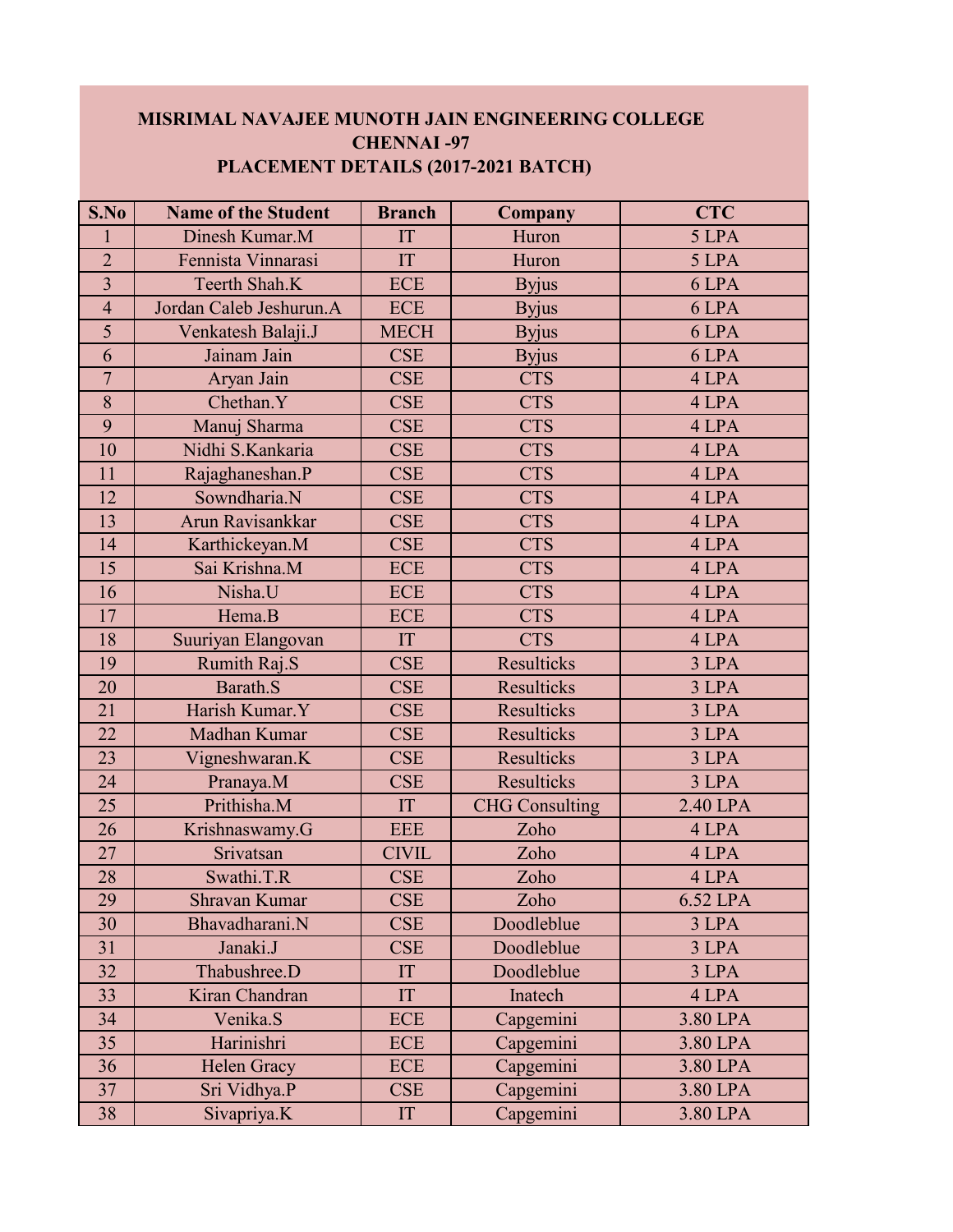| 39 | Pavithra.R         | IT                   | Capgemini                | 3.80 LPA |
|----|--------------------|----------------------|--------------------------|----------|
| 40 | Suuriyan Elangovan | IT                   | Capgemini                | 3.80 LPA |
| 41 | Sandhya.V          | <b>ECE</b>           | <b>Valued Epistemics</b> | 4.20 LPA |
| 42 | Muzaffar Ali.A     | <b>MECH</b>          | <b>Valued Epistemics</b> | 4.20 LPA |
| 43 | Hashika.S          | IT                   | <b>Valued Epistemics</b> | 4.20 LPA |
| 44 | Kiran Chandran     | IT                   | CSS Corp                 | 2.80 LPA |
| 45 | Roonak Duggad      | IT                   | <b>CSS Corp</b>          | 2.80 LPA |
| 46 | Nishanth.M         | IT                   | CSS Corp                 | 2.80 LPA |
| 47 | Hema.B             | <b>ECE</b>           | CSS Corp                 | 2.80 LPA |
| 48 | Praveen.G.V        | <b>ECE</b>           | Centrado Tech            | $2$ LPA  |
| 49 | Praveen Raj.R      | <b>ECE</b>           | Thinksynq                | 1.56 LPA |
| 50 | Suniyl.M           | <b>ECE</b>           | Thinksynq                | 1.56 LPA |
| 51 | Nandha Kumar.C     | <b>MECH</b>          | Thinksynq                | 1.56 LPA |
| 52 | Rogan Kumar.S      | <b>MECH</b>          | Thinksynq                | 1.56 LPA |
| 53 | Yadavalli Kavyasri | <b>CSE</b>           | Thinksynq                | 1.56 LPA |
| 54 | Harshini.G         | <b>CSE</b>           | Thinksynq                | 1.56 LPA |
| 55 | Kirubakaran. V.T   | <b>CSE</b>           | Thinksynq                | 1.56 LPA |
| 56 | Venkatalakshmi     | <b>CSE</b>           | Thinksynq                | 1.56 LPA |
| 57 | Vigneshwaran.K     | <b>CSE</b>           | Thinksynq                | 1.56 LPA |
| 58 | <b>Barath</b>      | <b>CSE</b>           | Thinksynq                | 1.56 LPA |
| 59 | Nishanth.M         | IT                   | Thinksynq                | 1.56 LPA |
| 60 | Gunalan.S          | IT                   | Thinksynq                | 1.56 LPA |
| 61 | Mughilarasan.G     | IT                   | Thinksynq                | 1.56 LPA |
| 62 | Santhosh.V         | IT                   | Thinksynq                | 1.56 LPA |
| 63 | Siva Kumar. V      | IT                   | Thinksynq                | 1.56 LPA |
| 64 | Sathish Kumar.S    | IT                   | Thinksynq                | 1.56 LPA |
| 65 | Ganesh Raj.S       | <b>ECE</b>           | Thinksynq                | 1.56 LPA |
| 66 | Helen Gracy        | <b>ECE</b>           | Thinksynq                | 1.56 LPA |
| 67 | Sunil              | <b>ECE</b>           | Thinksynq                | 1.56 LPA |
| 68 | Kajol Mehta        | $\mathop{\text{IT}}$ | Bitcot                   | 2.52 LPA |
| 69 | Ashita Shah        | <b>CSE</b>           | <b>Bitcot</b>            | 2.52 LPA |
| 70 | Pradeepan Mohan    | <b>CSE</b>           | <b>Bitcot</b>            | 2.52 LPA |
| 71 | <b>Aravind Ram</b> | <b>CSE</b>           | <b>Bitcot</b>            | 2.52 LPA |
| 72 | Sathish Kumar.S    | IT                   | <b>Bitcot</b>            | 2.52 LPA |
| 73 | Balaji.D           | <b>CSE</b>           | Accenture                | 4.50 LPA |
| 74 | Balambiga A.S      | <b>CSE</b>           | Accenture                | 4.50 LPA |
| 75 | Chirag Bafna       | <b>CSE</b>           | Accenture                | 4.50 LPA |
| 76 | Abhisai.S          | <b>CSE</b>           | Accenture                | 4.50 LPA |
| 77 | Vishnu Priyan.G    | <b>CSE</b>           | Accenture                | 4.50 LPA |
| 78 | Vijay Kottaiyan    | IT                   | Accenture                | 4.50 LPA |
| 79 | Hema.B             | <b>ECE</b>           | Accenture                | 4.50 LPA |
| 80 | Sujitha.N          | <b>ECE</b>           | Accenture                | 4.50 LPA |
| 81 | Deepika.S          | ECE                  | Accenture                | 4.50 LPA |
| 82 | Varsha.V           | <b>ECE</b>           | Accenture                | 4.50 LPA |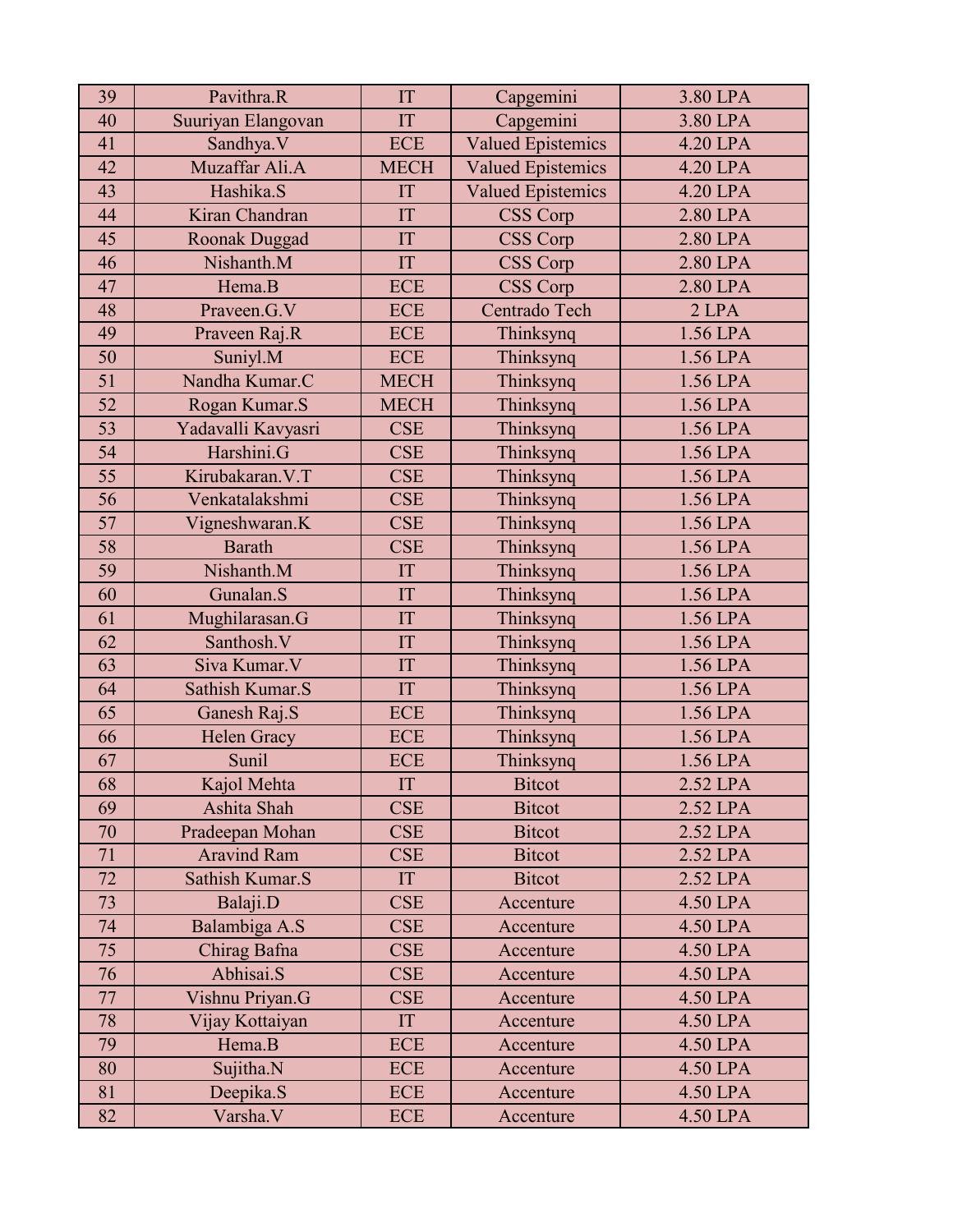| 83  | Nagasuruthika.N    | <b>ECE</b> | Accenture                  | 4.50 LPA   |
|-----|--------------------|------------|----------------------------|------------|
| 84  | Selvanayaki.S      | <b>CSE</b> | Accenture                  | 4.50 LPA   |
| 85  | <b>Aravind Ram</b> | <b>CSE</b> | <b>Triemp Technologies</b> | $2.64$ LPA |
| 86  | Arun Ravisankkar   | <b>CSE</b> | <b>Triemp Technologies</b> | 2.64 LPA   |
| 87  | <b>Barath</b>      | <b>CSE</b> | <b>Triemp Technologies</b> | 2.64 LPA   |
| 88  | Dhansekaran.V      | <b>CSE</b> | <b>Triemp Technologies</b> | 2.64 LPA   |
| 89  | Divya.D            | <b>CSE</b> | Triemp Technologies        | 2.64 LPA   |
| 90  | Divya Barathi.S    | <b>CSE</b> | Triemp Technologies        | $2.64$ LPA |
| 91  | Harshini.G         | <b>CSE</b> | Triemp Technologies        | 2.64 LPA   |
| 92  | Janaki.J           | <b>CSE</b> | Triemp Technologies        | 2.64 LPA   |
| 93  | Karthikeyan, M     | <b>CSE</b> | Triemp Technologies        | 2.64 LPA   |
| 94  | Keerthi.R          | <b>CSE</b> | Triemp Technologies        | 2.64 LPA   |
| 95  | Harish Kumar       | <b>CSE</b> | Triemp Technologies        | 2.64 LPA   |
| 96  | Pranaya            | <b>CSE</b> | Triemp Technologies        | 2.64 LPA   |
| 97  | Rumith Raj.S       | <b>CSE</b> | Triemp Technologies        | 2.64 LPA   |
| 98  | Selvanayaki.S      | <b>CSE</b> | Triemp Technologies        | 2.64 LPA   |
| 99  | Srividhya.P        | <b>CSE</b> | <b>Triemp Technologies</b> | 2.64 LPA   |
| 100 | Subhiksha.V        | <b>CSE</b> | <b>Triemp Technologies</b> | 2.64 LPA   |
| 101 | Vimal.U            | <b>CSE</b> | <b>Triemp Technologies</b> | 2.64 LPA   |
| 102 | Vishal.B           | <b>CSE</b> | Triemp Technologies        | 2.64 LPA   |
| 103 | Kiran Chandran     | IT         | Triemp Technologies        | 2.64 LPA   |
| 104 | Mughilarasan.G     | IT         | Triemp Technologies        | 2.64 LPA   |
| 105 | Sathish Kumar.S    | IT         | <b>Triemp Technologies</b> | 2.64 LPA   |
| 106 | Suuriyan Elangovan | IT         | Triemp Technologies        | 2.64 LPA   |
| 107 | Thabushree.D       | IT         | Triemp Technologies        | 2.64 LPA   |
| 108 | Vijay Kottaiyan    | IT         | Triemp Technologies        | 2.64 LPA   |
| 109 | Abhi.A             | <b>ECE</b> | Triemp Technologies        | 2.64 LPA   |
| 110 | Akshaya.S          | <b>ECE</b> | <b>Triemp Technologies</b> | 2.64 LPA   |
| 111 | Dinesh Kumar.V     | <b>ECE</b> | Triemp Technologies        | 2.64 LPA   |
| 112 | Divya Dharshini.E  | <b>ECE</b> | <b>Triemp Technologies</b> | 2.64 LPA   |
| 113 | Ganesh.R           | <b>ECE</b> | <b>Triemp Technologies</b> | 2.64 LPA   |
| 114 | Hariharan. V       | <b>ECE</b> | Triemp Technologies        | $2.64$ LPA |
| 115 | Harshini.S         | <b>ECE</b> | Triemp Technologies        | 2.64 LPA   |
| 116 | Jawahar.V          | ECE        | Triemp Technologies        | 2.64 LPA   |
| 117 | Kushal.P           | <b>ECE</b> | Triemp Technologies        | 2.64 LPA   |
| 118 | Nandhini.M         | <b>ECE</b> | Triemp Technologies        | 2.64 LPA   |
| 119 | Nishanth Siva.B    | <b>ECE</b> | Triemp Technologies        | 2.64 LPA   |
| 120 | Prasanth.A         | <b>ECE</b> | Triemp Technologies        | 2.64 LPA   |
| 121 | Praveen Kumar.R    | <b>ECE</b> | Triemp Technologies        | 2.64 LPA   |
| 122 | Sangeetha.P        | <b>ECE</b> | Triemp Technologies        | 2.64 LPA   |
| 123 | Santhosh.R         | <b>ECE</b> | <b>Triemp Technologies</b> | 2.64 LPA   |
| 124 | Shubash.R          | <b>ECE</b> | Triemp Technologies        | 2.64 LPA   |
| 125 | Srinivasan.G       | ECE        | <b>Triemp Technologies</b> | 2.64 LPA   |
| 126 | Vidhyashree.S      | <b>ECE</b> | Triemp Technologies        | 2.64 LPA   |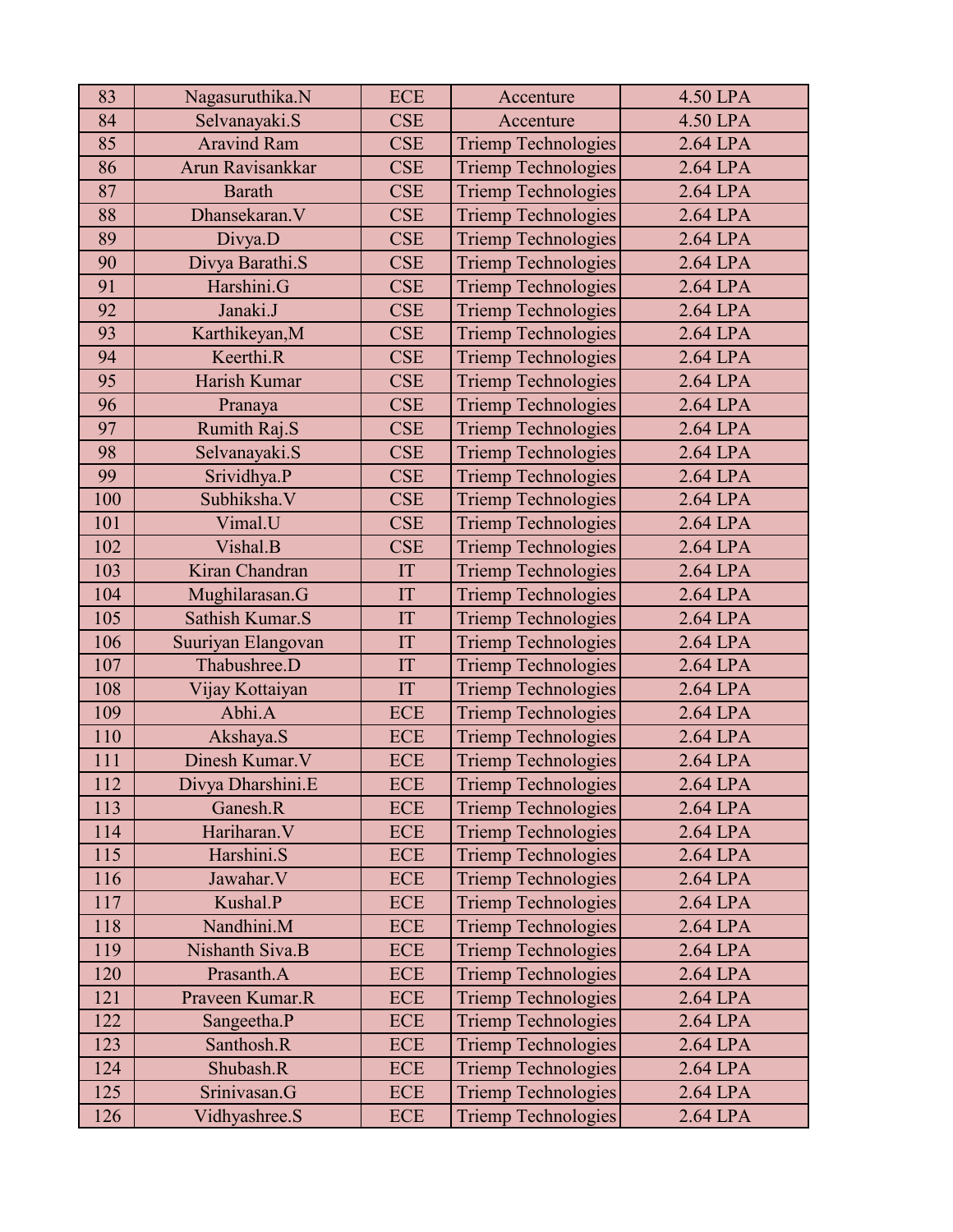| 127 | Mathan Karthick.V      | <b>ECE</b>  | <b>Triemp Technologies</b> | 2.64 LPA            |
|-----|------------------------|-------------|----------------------------|---------------------|
| 128 | Gowtham.S              | <b>EEE</b>  | <b>Triemp Technologies</b> | 2.64 LPA            |
| 129 | Sajiyasree             | <b>EEE</b>  | <b>Triemp Technologies</b> | $2.64$ LPA          |
| 130 | Sowndharia.N           | <b>CSE</b>  | <b>Triemp Technologies</b> | $2.64$ LPA          |
| 131 | Chejararala Ruchitha   | <b>CSE</b>  | <b>Triemp Technologies</b> | 2.64 LPA            |
| 132 | Elavarasi.P            | <b>CSE</b>  | <b>Triemp Technologies</b> | 2.64 LPA            |
| 133 | Suniyl                 | <b>ECE</b>  | <b>Triemp Technologies</b> | 2.64 LPA            |
| 134 | Indumathi.A.P          | <b>CSE</b>  | Infosys                    | 3.60 LPA            |
| 135 | Khushi                 | <b>CSE</b>  | Infosys                    | 3.60 LPA            |
| 136 | Priyanga.G             | <b>ECE</b>  | Infosys                    | 3.60 LPA            |
| 137 | Govindgiri.S           | <b>MECH</b> | Infosys                    | 3.60 LPA            |
| 138 | Harini.A               | <b>CSE</b>  | Infosys                    | 3.60 LPA            |
| 139 | Sneha.K.S              | IT          | Infosys                    | 3.60 LPA            |
| 140 | Soundhariya.N          | <b>CSE</b>  | Infosys                    | 3.60 LPA            |
| 141 | <b>Shravan Kumar</b>   | <b>CSE</b>  | Infosys                    | 3.60 LPA            |
| 142 | Nidhi Kankaria         | <b>CSE</b>  | Infosys                    | 3.60 LPA            |
| 143 | Saivani.M              | <b>CSE</b>  | Infosys                    | 3.60 LPA            |
| 144 | Sindhuja.V             | <b>CSE</b>  | Infosys                    | 3.60 LPA            |
| 145 | Rajaghaneshan.P        | <b>CSE</b>  | Infosys                    | 3.60 LPA            |
| 146 | Amisha Gathe           | <b>ECE</b>  | Infosys                    | 3.60 LPA            |
| 147 | Bhuvaneshwari.V        | <b>ECE</b>  | Infosys                    | 3.60 LPA            |
| 148 | Karthick Venkatachalam | <b>ECE</b>  | Infosys                    | 3.60 LPA            |
| 149 | Rajakumari.R           | <b>ECE</b>  | Infosys                    | 3.60 LPA            |
| 150 | Sushmitha.S            | <b>ECE</b>  | Infosys                    | 3.60 LPA            |
| 151 | Bhoomika.K.R           | IT          | Infosys                    | 3.60 LPA            |
| 152 | Arun Ravisankkar       | <b>CSE</b>  | Infosys                    | 3.60 LPA            |
| 153 | Balambiga A.S          | <b>CSE</b>  | Sutherland                 | 1.80 LPA - 2.50 LPA |
| 154 | Barath.S               | <b>CSE</b>  | Sutherland                 | 1.80 LPA - 2.50 LPA |
| 155 | Bhavadharani           | <b>CSE</b>  | Sutherland                 | 1.80 LPA - 2.50 LPA |
| 156 | Harshini.G             | CSE         | Sutherland                 | 1.80 LPA - 2.50 LPA |
| 157 | Arjun.P Das            | <b>MECH</b> | Sutherland                 | 1.80 LPA - 2.50 LPA |
| 158 | Gokul Ram.D            | <b>MECH</b> | Sutherland                 | 1.80 LPA - 2.50 LPA |
| 159 | Moganasundaram.K       | <b>MECH</b> | Sutherland                 | 1.80 LPA - 2.50 LPA |
| 160 | Sabareesh.S            | <b>MECH</b> | Sutherland                 | 1.80 LPA - 2.50 LPA |
| 161 | Pradeep.E              | <b>CSE</b>  | Sutherland                 | 1.80 LPA - 2.50 LPA |
| 162 | Selvanayaki.S          | <b>CSE</b>  | Sutherland                 | 1.80 LPA - 2.50 LPA |
| 163 | Vishnu Priya.G         | <b>CSE</b>  | Sutherland                 | 1.80 LPA - 2.50 LPA |
| 164 | Navaneetha Krishnan    | <b>CSE</b>  | Sutherland                 | 1.80 LPA - 2.50 LPA |
| 165 | Bhalakumaran           | <b>EEE</b>  | Sutherland                 | 1.80 LPA - 2.50 LPA |
| 166 | Krishnaswamy.G         | <b>EEE</b>  | Sutherland                 | 1.80 LPA - 2.50 LPA |
| 167 | Vijayashankar          | IT          | Sutherland                 | 1.80 LPA - 2.50 LPA |
| 168 | Deepika.S              | ECE         | Sutherland                 | 1.80 LPA - 2.50 LPA |
| 169 | Farzees Farhana        | ECE         | Sutherland                 | 1.80 LPA - 2.50 LPA |
| 170 | Hariprasad.S           | ECE         | Sutherland                 | 1.80 LPA - 2.50 LPA |
|     |                        |             |                            |                     |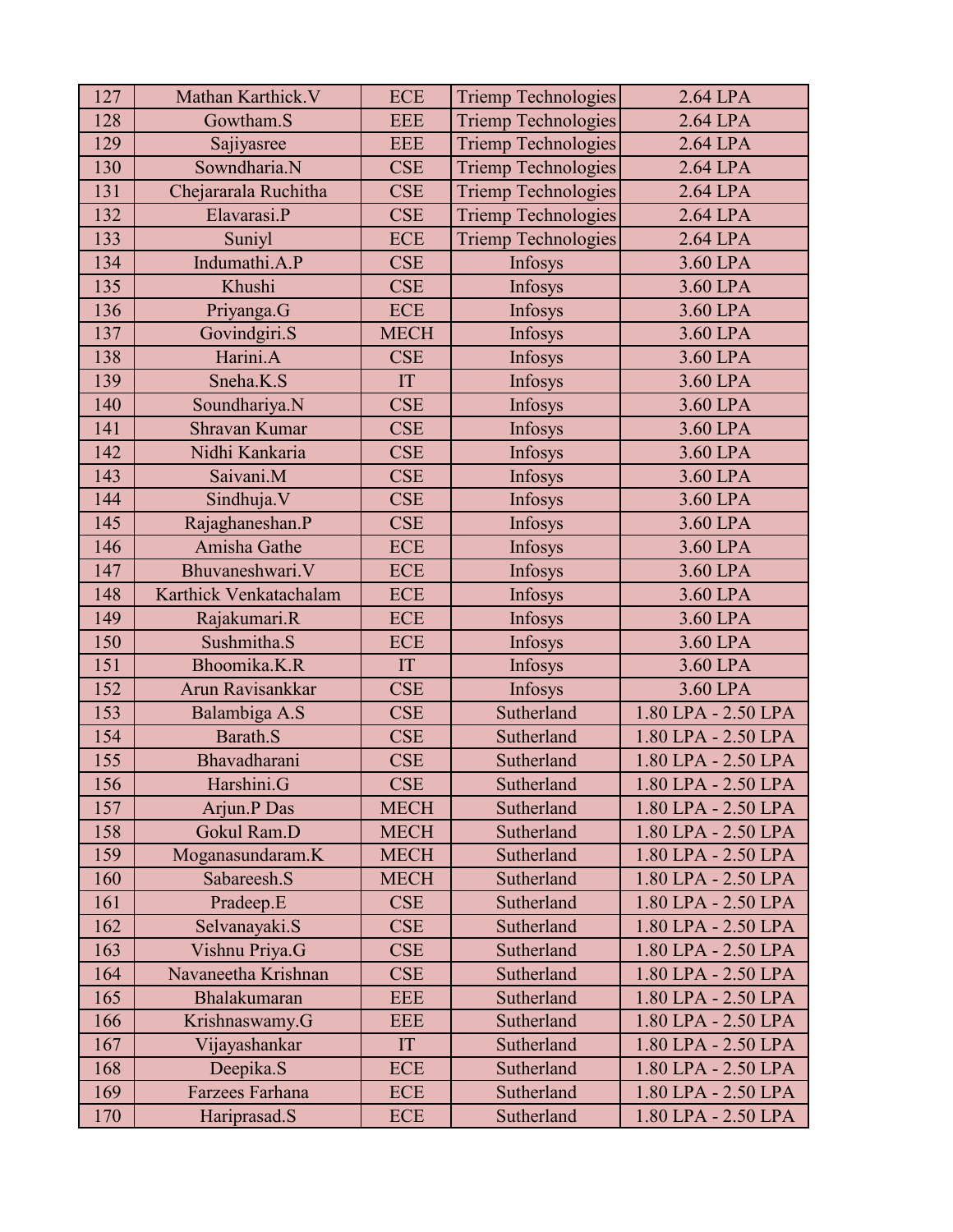| 171 | Santhosh.R                | <b>ECE</b>   | Sutherland                   | 1.80 LPA - 2.50 LPA |
|-----|---------------------------|--------------|------------------------------|---------------------|
| 172 | Sathyachrayan             | <b>ECE</b>   | Sutherland                   | 1.80 LPA - 2.50 LPA |
| 173 | Swathi.S                  | <b>ECE</b>   | Sutherland                   | 1.80 LPA - 2.50 LPA |
| 174 | Teerth Shah.K             | <b>ECE</b>   | Sutherland                   | 1.80 LPA - 2.50 LPA |
| 175 | Varsha Srimathy           | <b>ECE</b>   | Sutherland                   | 1.80 LPA - 2.50 LPA |
| 176 | <b>Brihan Sriram</b>      | <b>ECE</b>   | Sutherland                   | 1.80 LPA - 2.50 LPA |
| 177 | Celcia.C                  | <b>ECE</b>   | Sutherland                   | 1.80 LPA - 2.50 LPA |
| 178 | <b>Helen Gracy</b>        | <b>ECE</b>   | Sutherland                   | 1.80 LPA - 2.50 LPA |
| 179 | Jency                     | <b>ECE</b>   | Sutherland                   | 1.80 LPA - 2.50 LPA |
| 180 | Jordan Caleb Jeshurun.A   | <b>ECE</b>   | Sutherland                   | 1.80 LPA - 2.50 LPA |
| 181 | Nandhini.S                | <b>ECE</b>   | Sutherland                   | 1.80 LPA - 2.50 LPA |
| 182 | Sandhya.V                 | <b>ECE</b>   | Sutherland                   | 1.80 LPA - 2.50 LPA |
| 183 | Shruthi.P                 | <b>ECE</b>   | Sutherland                   | 1.80 LPA - 2.50 LPA |
| 184 | Shubash.R                 | <b>ECE</b>   | Sutherland                   | 1.80 LPA - 2.50 LPA |
| 185 | Vidhyashree.S             | <b>ECE</b>   | Sutherland                   | 1.80 LPA - 2.50 LPA |
| 186 | Yeswanth Raj.P            | <b>ECE</b>   | Sutherland                   | 1.80 LPA - 2.50 LPA |
| 187 | Kiran Chandran            | IT           | Sutherland                   | 1.80 LPA - 2.50 LPA |
| 188 | Chetan Kumar.M            | IT           | Sutherland                   | 1.80 LPA - 2.50 LPA |
| 189 | Vijaykottaiyan            | IT           | Sutherland                   | 1.80 LPA - 2.50 LPA |
| 190 | Sneha.K.S                 | IT           | Sutherland                   | 1.80 LPA - 2.50 LPA |
| 191 | Dinesh Kumar.M            | IT           | Sutherland                   | 1.80 LPA - 2.50 LPA |
| 192 | Dharish.S                 | <b>EEE</b>   | Sutherland                   | 1.80 LPA - 2.50 LPA |
| 193 | Saijayasree.K             | <b>EEE</b>   | Sutherland                   | 1.80 LPA - 2.50 LPA |
| 194 | Madhan Kumar.M            | <b>CSE</b>   | Sutherland                   | 1.80 LPA - 2.50 LPA |
| 195 | Mohammed Abu Suhail.S     | <b>CSE</b>   | Sutherland                   | 1.80 LPA - 2.50 LPA |
| 196 | Arun Ravisankkar          | <b>CSE</b>   | Sutherland                   | 1.80 LPA - 2.50 LPA |
| 197 | Indumathi.A.P             | <b>CSE</b>   | Sutherland                   | 1.80 LPA - 2.50 LPA |
| 198 | Animesh Kumar             | <b>MECH</b>  | Sutherland                   | 1.80 LPA - 2.50 LPA |
| 199 | Ashish.A                  | <b>MECH</b>  | Sutherland                   | 1.80 LPA - 2.50 LPA |
| 200 | Deepak Kumar.M            | <b>MECH</b>  | Sutherland                   | 1.80 LPA - 2.50 LPA |
| 201 | Jai Ganesh.K              | <b>MECH</b>  | Sutherland                   | 1.80 LPA - 2.50 LPA |
| 202 | <b>Mohammed Muzzammil</b> | <b>MECH</b>  | Sutherland                   | 1.80 LPA - 2.50 LPA |
| 203 | Muzaffar Ali.A            | <b>MECH</b>  | Sutherland                   | 1.80 LPA - 2.50 LPA |
| 204 | Srivatsan.E               | <b>CIVIL</b> | Sutherland                   | 1.80 LPA - 2.50 LPA |
| 205 | <b>Brihan Sriram</b>      | <b>ECE</b>   | Ideas2IT                     | 3 LPA               |
| 206 | Aishwarya.S               | <b>CSE</b>   | DucenIT                      | 4 LPA               |
| 207 | Easwarar Siva             | <b>CSE</b>   | DucenIT                      | 4 LPA               |
| 208 | Saravanan.S               | <b>CSE</b>   | DucenIT                      | 4 LPA               |
| 209 | Pavithra.P                | <b>CSE</b>   | <b>Entrayan Technologies</b> | 2.16 LPA            |
| 210 | Varshini.P                | <b>ECE</b>   | <b>Entrayan Technologies</b> | 2.16 LPA            |
| 211 | Akshayan.D                | <b>ECE</b>   | <b>Entrayan Technologies</b> | 2.16 LPA            |
| 212 | Tamil Selvi.B.S           | <b>ECE</b>   | <b>Entrayan Technologies</b> | 2.16 LPA            |
| 213 | <b>Teerth Shah</b>        | <b>ECE</b>   | <b>Entrayan Technologies</b> | 2.16 LPA            |
| 214 | Srivatsan.E               | <b>CIVIL</b> | <b>Entrayan Technologies</b> | 2.16 LPA            |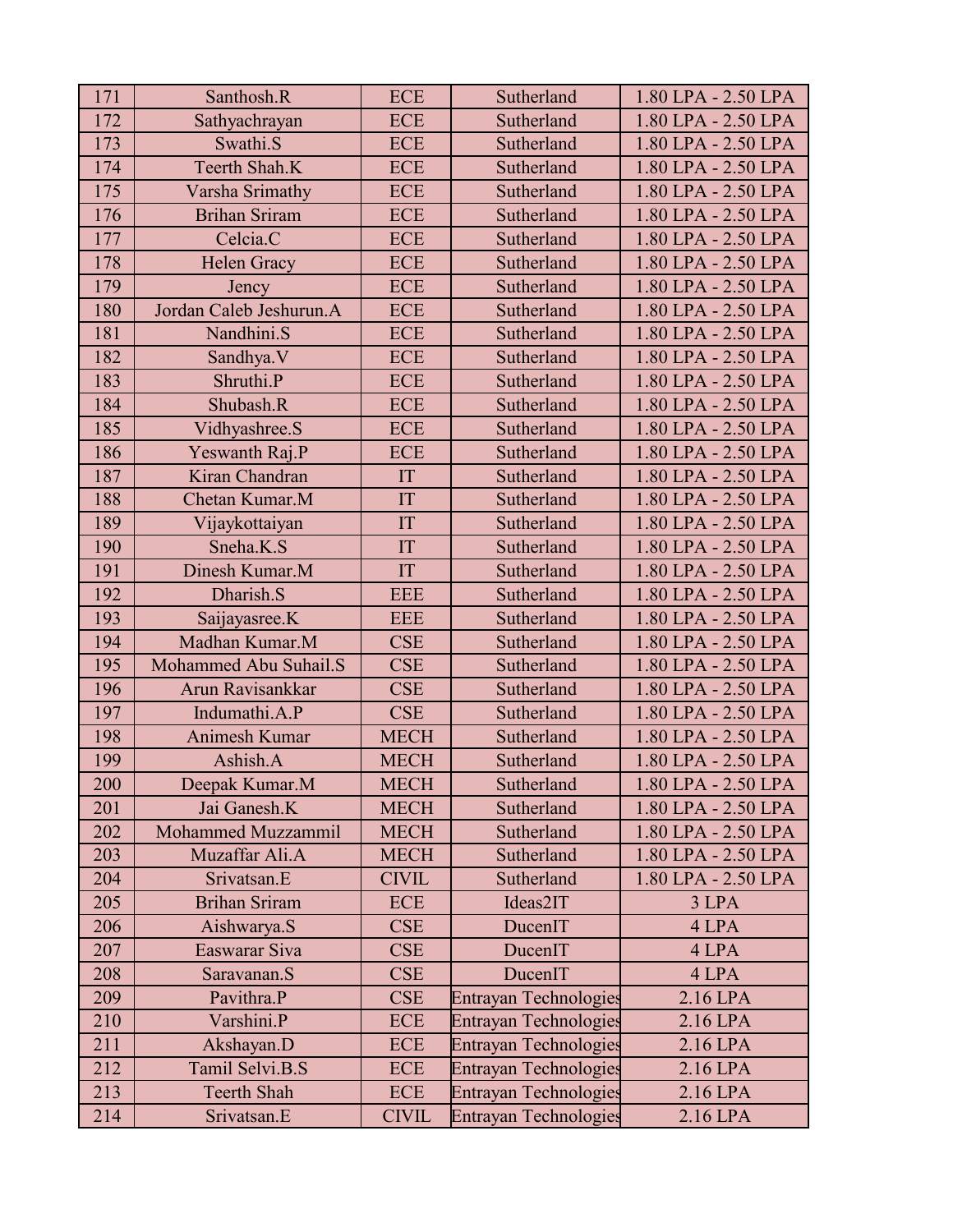| 215 | Rengarajan.B         | <b>MECH</b> | <b>Entrayan Technologies</b> | 2.16 LPA |
|-----|----------------------|-------------|------------------------------|----------|
| 216 | Prithisha.M          | IT          | <b>Disys</b>                 | 4.82 LPA |
| 217 | Deepa.S              | <b>CSE</b>  | <b>Disys</b>                 | 4.82 LPA |
| 218 | Jayapradha           | <b>EEE</b>  | <b>Disys</b>                 | 4.82 LPA |
| 219 | Sathyachrayan.G      | <b>ECE</b>  | Cerium Systems               | 3.10 LPA |
| 220 | Celcia.C             | <b>ECE</b>  | Cerium Systems               | 3.10 LPA |
| 221 | Sneha.K.S            | IT          | <b>Odyssey Technologies</b>  | 3.50 LPA |
| 222 | Shravan Kumar        | <b>CSE</b>  | <b>TCS</b>                   | 7 LPA    |
| 223 | Jatin                | <b>CSE</b>  | <b>TCS</b>                   | 3.30 LPA |
| 224 | Vaishali.R           | <b>CSE</b>  | <b>TCS</b>                   | 3.30 LPA |
| 225 | Sangeetha.R          | <b>CSE</b>  | <b>TCS</b>                   | 3.30 LPA |
| 226 | Sinduja.V            | <b>CSE</b>  | <b>TCS</b>                   | 3.30 LPA |
| 227 | Shreya.P             | <b>CSE</b>  | <b>TCS</b>                   | 3.30 LPA |
| 228 | Mohanapriya.R        | <b>CSE</b>  | <b>TCS</b>                   | 3.30 LPA |
| 229 | Rajaghaneshan.P      | <b>CSE</b>  | <b>TCS</b>                   | 3.30 LPA |
| 230 | Nidhi Kankaria       | <b>CSE</b>  | <b>TCS</b>                   | 3.30 LPA |
| 231 | Chethan.Y            | <b>CSE</b>  | <b>TCS</b>                   | 3.30 LPA |
| 232 | Sai Dharshan.B       | IT          | <b>TCS</b>                   | 3.30 LPA |
| 233 | Chiraag.D            | IT          | <b>TCS</b>                   | 3.30 LPA |
| 234 | Monika.E             | IT          | <b>TCS</b>                   | 3.30 LPA |
| 235 | Aravindhan.K.P       | IT          | <b>TCS</b>                   | 3.30 LPA |
| 236 | Mughilarasan.G       | IT          | <b>TCS</b>                   | 3.30 LPA |
| 237 | Sai Krishna.M        | <b>ECE</b>  | <b>TCS</b>                   | 3.30 LPA |
| 238 | Karthick.V           | <b>ECE</b>  | <b>TCS</b>                   | 3.30 LPA |
| 239 | Mansa Devi.R         | <b>ECE</b>  | <b>TCS</b>                   | 3.30 LPA |
| 240 | Deepak Raj           | <b>ECE</b>  | <b>TCS</b>                   | 3.30 LPA |
| 241 | Shruthi.P            | <b>ECE</b>  | <b>TCS</b>                   | 3.30 LPA |
| 242 | Celcia.C             | <b>ECE</b>  | <b>TCS</b>                   | 3.30 LPA |
| 243 | Gayathri.V           | <b>ECE</b>  | <b>TCS</b>                   | 3.30 LPA |
| 244 | Sujitha.N            | <b>ECE</b>  | <b>TCS</b>                   | 3.30 LPA |
| 245 | Sreenithi.R          | <b>CSE</b>  | <b>TCS</b>                   | 3.30 LPA |
| 246 | Jawahar.V            | <b>ECE</b>  | <b>TCS</b>                   | 3.30 LPA |
| 247 | Divya Dharshini.E    | <b>ECE</b>  | <b>TCS</b>                   | 3.30 LPA |
| 248 | Sabareesh            | <b>MECH</b> | <b>TCS</b>                   | 3.30 LPA |
| 249 | Pradeep.E            | <b>CSE</b>  | <b>Acies Global</b>          | 3.75 LPA |
| 250 | Charulatha           | IT          | EmbedUR                      | 5 LPA    |
| 251 | Anirudh.P.S          | <b>CSE</b>  | Admindroid                   | 4.20 LPA |
| 252 | Jatin                | <b>CSE</b>  | Admindroid                   | 4.20 LPA |
| 253 | Kaustubham Sharma    | IT          | Admindroid                   | 4.20 LPA |
| 254 | Subhkisha.J          | <b>ECE</b>  | Jaro                         | 6.60 LPA |
| 255 | Raan Shah            | <b>ECE</b>  | Jaro                         | 6.60 LPA |
| 256 | Shivani.S            | <b>ECE</b>  | Jaro                         | 6.60 LPA |
| 257 | <b>Ujwal Purohit</b> | <b>ECE</b>  | Jaro                         | 6.60 LPA |
| 258 | Jainam Jain          | <b>CSE</b>  | Jaro                         | 6.60 LPA |